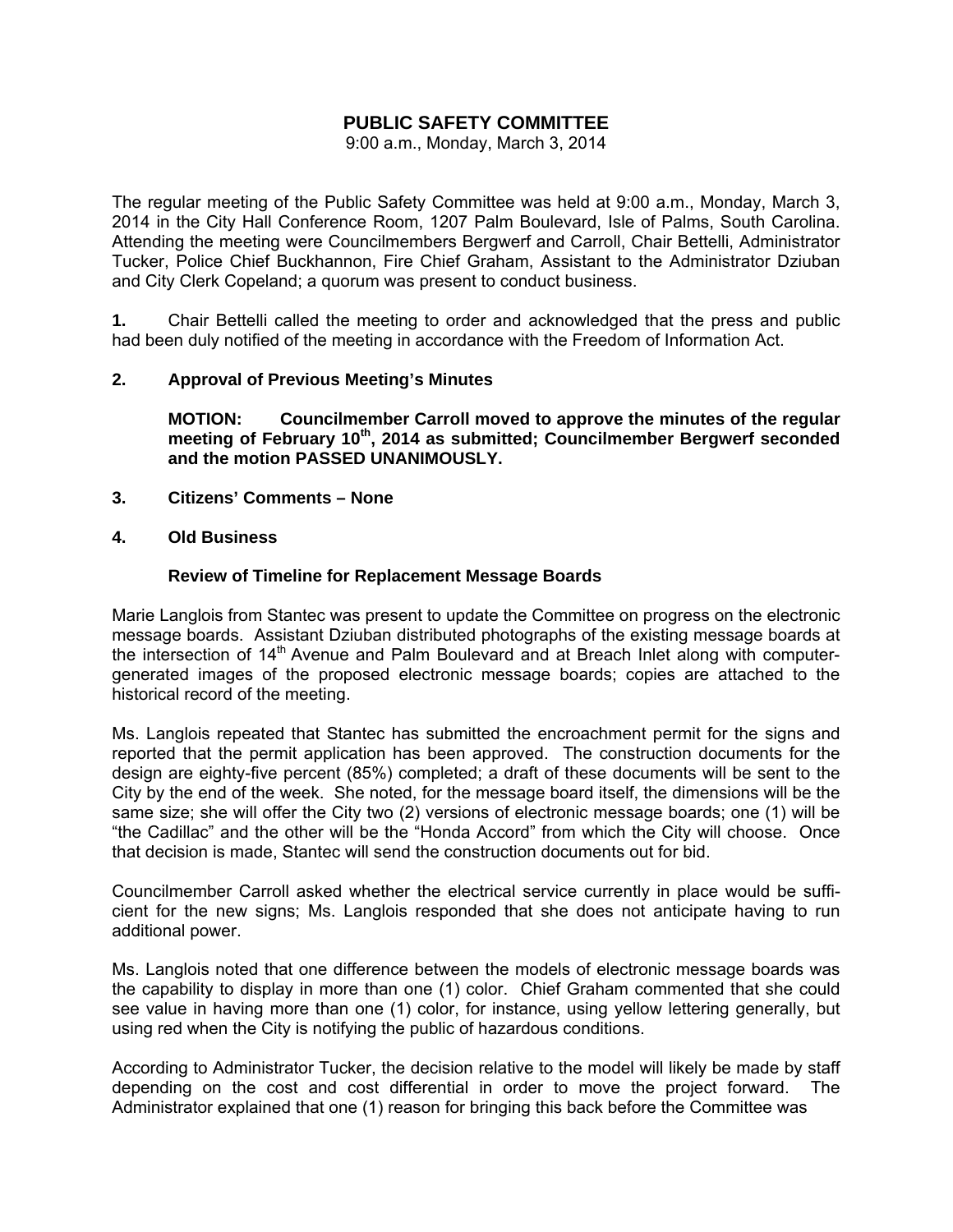based on concerns voiced by a member of City Council who has heard discussion in the community against the City's using electronic message boards. Since staff was moving forward to complete the work task, the Administrator wanted to get confirmation from the Committee to proceed. The primary differences in the proposed sign and the existing one are that the new sign will be in the wayfinding theme and the lettering will be electronically changed.

Councilmember Carroll asked what would prevent a business on the island from installing electronic advertising at their business. Director Kerr responded that the sign code, generally, would not allow this sign for a commercial operation, but there is a provision in the sign code that states, if it is a municipal information sign, it is exempt from the code.

## **5. New Business**

# **A. Update on Generator Replacement**

Administrator Tucker recalled that the replacement of the City Hall generator was included in the FY14 budget; the existing generator does not power one hundred percent (100%) of the building. Some years back the City got a transfer switch that was paid for by a hazard mitigation grant, and it was put on the building, knowing that the goal was to power the entire building. There are going to be visual differences other than a new location with the new generator, and the Administrator thought it necessary to make the Committee aware since it will definitely be noticed and talked about by the residents. The bid is due to be opened on Friday, March  $14<sup>th</sup>$ ; if the numbers are favorable, the recommendation for an award of a contract will go straight to the Ways and Means Committee.

Director Kerr had three sketches of options that were available for the new generator, which will be significantly larger than the existing one. In the first option, the new generator was drawn as being perpendicular to the building in the same location; to do this, City Hall loses one (1) parking and it creates an unattractive entry to City Hall. Consideration was given to placing the new generator on the other side, but a set of stairs and an air conditioning stand are there now. The plan would be to place the new generator away from and parallel to the building.

The RFP requests the contractor to re-orient the stairs ninety degrees (90°), no longer running parallel to the rear of the building. With the stairs moved, the contractor will install the generator as close to the rear of the building as possible and parallel.

The new generator is approximately twice the size of the current one; since it has more power, it requires more fuel and sits on a fuel tank with four times (4 X) the capacity of the existing one. The foundation will be approximately a foot taller to keep it above floor level.

The generator will be encased in a sound attenuating enclosure that will produce the same noise level of the present one despite being twice as powerful. The exhaust pipe will run up the side of the building and two feet (2 ft.) higher to help to dissipate the fumes.

### **5. New Business**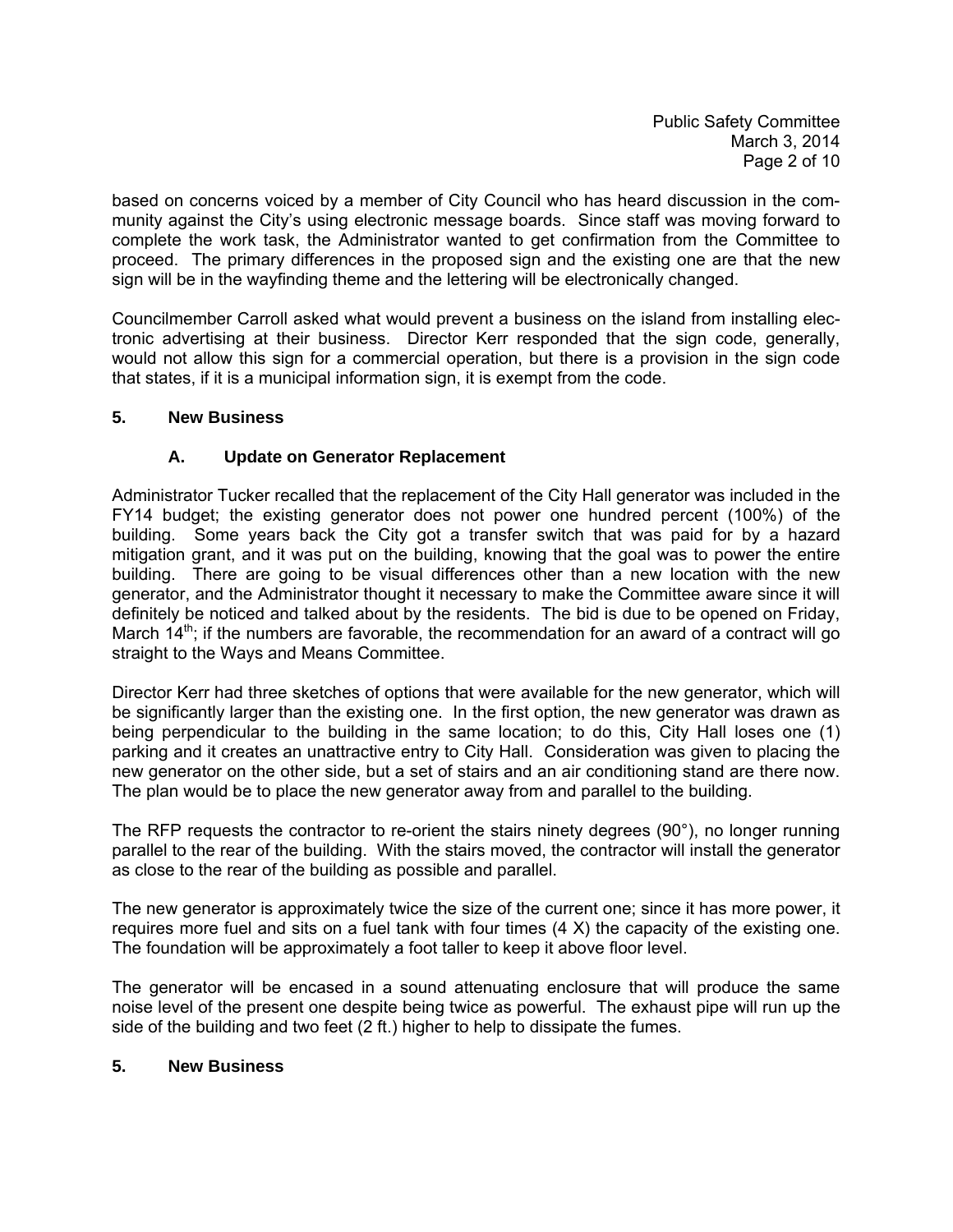### **A. Review FY15 Operating and Capital Budgets for Police and Fire Departments**

The first budget to be reviewed is the Consolidated Dispatch Center; Administrator Tucker pointed out that the personnel expense reduces dramatically for FY16 and disappears entirely in FY17. The City plans to continue to maintain a dispatch presence on the island to respond to the ten-minutes hits, to monitor the radio at the Consolidated Dispatch Center, and to staff the reception window on the police side; additional tasks are being assigned to the position, for instance, the issuance of hurricane stickers and some data management functions as well.

Chief Graham commented that having the dispatchers to call to get information on which incident channel a call has been assigned to has been most helpful to fire department personnel.

Responding to Councilmember Carroll's inquiry, the Administrator stated that Sullivan's Island is included in this budget the same as they were for FY14 with the CPI increase; the City's dispatchers monitor calls for Sullivan's Island just as they do the Isle of Palms.

All of the City's expenses related to Consolidated Dispatch are paid from the General Fund. Chair Bettelli asked whether the City could use some Municipal Accommodations Tax or State ATAX to fund cover some of these expenses; the Administrator indicated that funding sources could be re-visited as the budget process continues.

Proceeding to the Police Department's operating budget, Administrator Tucker stated that several things are working to the advantage of this department's expenses, i.e. less CALEA expense since 2013 was the City's accreditation year and expenses for Consolidated Dispatch as also lower. The FY15 budget includes a six percent (6%) merit pool to ensure that the City keeps pace with surrounding communities; the retirement percentage is also going to increase. Vehicle fuel and oil has also been increased based on mileage year-to-date; likewise vehicle maintenance has increased.

As was noted in the February Council meeting, the Personnel Committee is studying the feasibility of the City's hiring its own mechanic for fleet, generator and small engine repair. Chief Graham remarked that, when a vehicle is off-island for repairs, it is out of service and manpower has left the island.

Other changes to the Police operating budget are a decrease to the line item Telephone and Cable due to the removal of seventy-two hundred dollars (\$7,200) for the Metro Ethernet line. Uniforms have been increased for additional Taser batteries and new uniform shirts that allow ballistic vests to be worn on the outside. Contracted services are lower than FY14 primarily due to the decrease in personnel expenses at Consolidated Dispatch.

The FY15 Parking Meter budget includes sixty thousand dollars (\$60,000) for six (6) full-time Beach Services Officers, which will be offset by forty-thousand dollars (\$40,000) in grant funds from Charleston County. Other expenses in this department are for FICA and workers compensation.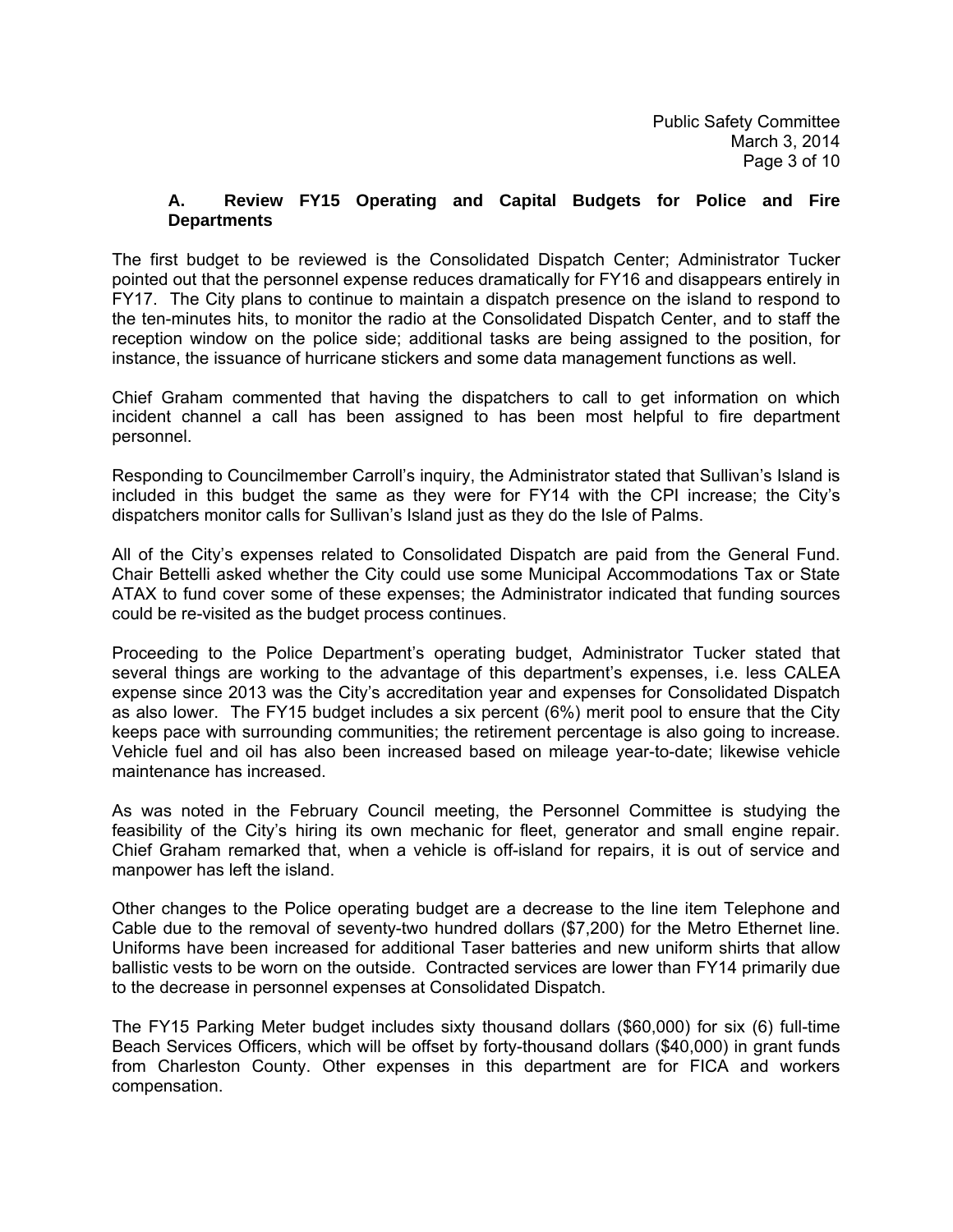The Police Department FY15 Capital Budget includes the purchase of one (1) patrol vehicle, two (2) four-wheel drive vehicles and the beach services club car. The budget has a provision to replace the recording equipment, if it fails, and to replace one (1) computer server. One hundred fifty thousand dollars (\$150,000) is budgeted for the implementation of possible beach access parking alternatives, and one hundred sixteen thousand (\$116,000) is being set aside for replacing the City's radios in FY16.

Responding to Councilmember Carroll's question about extending the life of the patrol vehicles, Chief Buckhannon stated that the City has two (2) benchmarks for replacing vehicles, i.e. one hundred thousand (100,000) miles along with a life of six (6) years. One (1) vehicle being replaced was delayed in last year's budget and now needs approximately five thousand dollars (\$5,000) work; this vehicle was useless to the Department during the recent ice storm because the heater no longer works.

Also to be funded from the Capital Projects fund is the replacement of two (2) desktop computers for two thousand dollars (\$2,000) and the replacement of two (2) light-bars for patrol vehicles at two thousand seven hundred dollars (\$2,700).

Funding from the tourism funds is as follows:

| <b>Municipal Accommodations Fee</b>                                          |          |
|------------------------------------------------------------------------------|----------|
| Police Non-capital Tools                                                     | \$11,700 |
| 2 in-car digital cameras and 1 fully ruggedized mobile data terminal         |          |
| <b>Police Capital Outlay</b>                                                 | 30,000   |
| 1 4WD patrol vehicle<br><b>Police Professional Services</b>                  |          |
| $\frac{1}{3}$ provision for implementation of beach access parking solutions | 50,000   |
|                                                                              |          |
| <b>Hospitality Tax Fund</b>                                                  |          |
| Police Non-capital Tools                                                     | 1,600    |
| Radar unit replacement                                                       |          |
| <b>Police Professional Services</b>                                          | 50,000   |
| $\frac{1}{3}$ provision for implementation of beach access parking solutions |          |
| <b>Police Capital Outlay</b>                                                 | 29,000   |
| Replace 1 patrol sedan                                                       |          |
| State Accommodation Tax Fund                                                 |          |
| Police Non-capital Tools                                                     | 6,300    |
| Scheduled replacement of body armor                                          |          |
| <b>Police Professional Services</b>                                          | 50,000   |
| $\frac{1}{3}$ provision for implementation of beach access parking solutions |          |
| Police Capital Outlay                                                        | 17,500   |
| Replace Beach Services all-terrain vehicle                                   |          |

Other less significant funds are the Federal Narcotics Fund that will provide funding for a detective's uniform and Miscellaneous items; the State Narcotics Fund will also fund uniforms; the Victim's Assistance Fund covers the cost of the Victim's Advocates phone, employee training and a small contingency as well as other minor expenditures.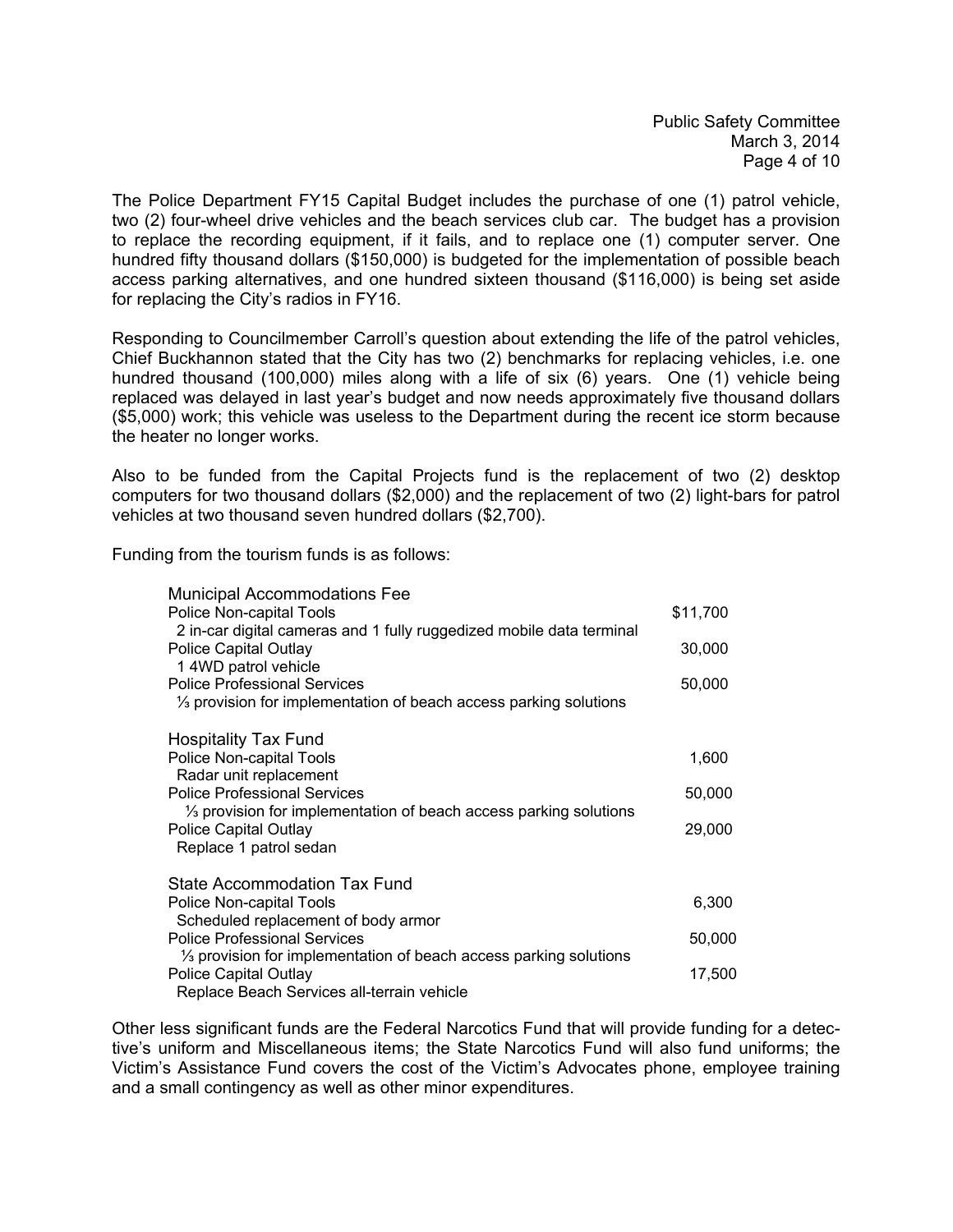Also in the budget data for the Police Department was a schedule detailing the calculations for justifying the percentage of expenses to assign to tourism funds and a new tool that takes the departmental expenses for FY14 and FY15 and assigns them to the various funding sources with the percentage of the total department's budget that total represents.

Councilmember Bergwerf voiced surprise that the percentages from tourism funds were so low; she stated that the cost of doing business on the island is falling to the citizens when the cost of doing business is incurred by the tourists.

Administrator Tucker stated that, during the budget process in recent years, staff has heard the concerns from members of Council about the use of tourism funds as stated "in order to balance the City's budget." The Administrator indicated that staff has been very conservative in assigning tourism funds to the overall City function, and this new tool shows that to be true.

The Administrator explained that Councilmember Carroll has asked that staff look at overall City revenues and what generates those revenues, from the standpoint of how many homes at six percent (6%) versus four percent (4%) and what amount of the property taxes are attributable to those homes versus full-time residences. Once that is done, a similar look is taken at expenditures to determine how close the City is to mirroring at expensing things to what is driving revenues. Administrator Tucker indicated that it has been an interesting exercise for staff, but one not yet complete.

The Administrator explained that accomplishing the goal of allowing tourism funds to support some expenses by making "transfers in" fuels the argument that the budget is being balanced with tourism funds. The City does not expense things within those funds, except Beach Services Officers, but there is no line-item for salaries in the tourism funds for the funding of additional part-time firefighters in the summer season. Note 1 at the bottom of the new schedule shows the transfers in to the General Fund that occurred in FY14.

Based on the calculations of the percent of work to be assigned to the Police Department, Administrator Tucker remarked that an argument could be made that twenty-two percent (22%) of the Police Department function could be assigned to tourism funds Councilmember Carroll voiced the opinion that the percentage seemed low, knowing that two-thirds (⅔) of the island's residences are non-owner occupied; since the calculations were based on the increase in calls in the tourist season from the remainder of the year, the Administrator agreed this was a conservative estimate.

The same type of worksheet was in meeting packets relative to the Fire Department, and copies of all worksheets are attached to the historical record of the meeting.

The Administrator went to the bottom of the page that indicates a twenty percent (20%) increase in the FY15 Fire Department Operating Budget over the FY14 budget; the increase is based on the three (3) additional firefighters and adjustments made to wages in the Fire Department. The next several lines are functions of payroll and are, therefore, impacted by the changes and the overall six percent (6%) merit pool.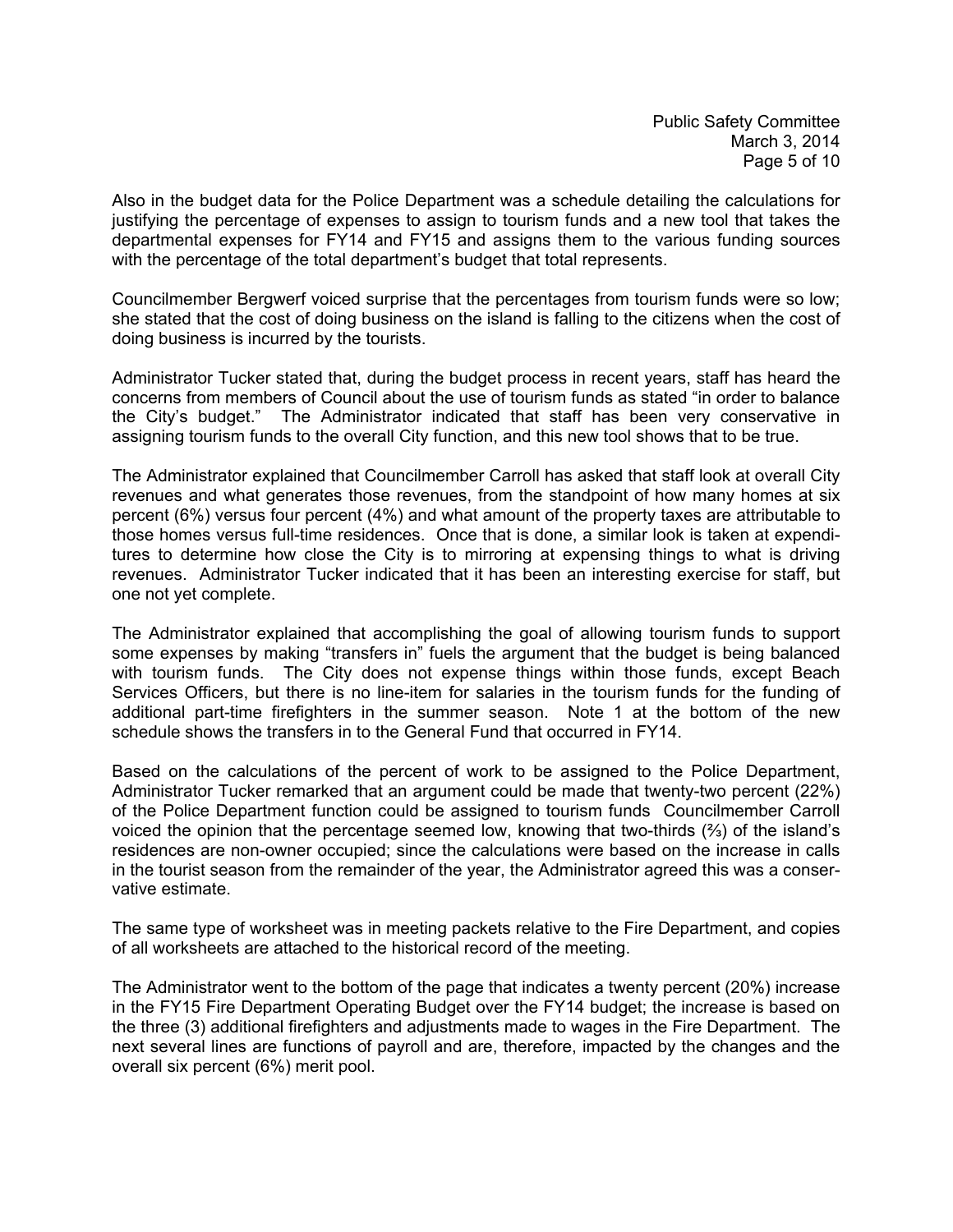Councilmember Bergwerf commented on the large increase to overtime wages and asked if the amount of overtime will be reduced by the addition of personnel; Chief Graham responded that overtime is based on thirteen percent (13%) per shift person. Administrator Tucker noted that in both the Police and Fire Departments, even with no absences, it is the nature of the shift calendars to produce overtime.

Councilmember Carroll asked to have the percentage of the increase that is directly attributable to additional personnel calculated and reported to the Committee.

Other line items that are increasing in FY15 are vehicle fuel and oil, irrigation at the Public Safety Building, and electricity and gas based on actual expenses year-to-date. The increase in non-capital tools and equipment is attributed to the purchase of a keiser sled, which is a very heavy piece of equipment used in training to simulate ventilating a roof with an ax; it is also good for physical therapy and developing upper body strength. The increase to maintenance and service contracts was detailed on the next page; another increase attributed to the additional personnel is the expense for uniforms. Increases have been made to insurance as in prior years. Employee training is impacted by forty-five hundred dollars (\$4,500) for three (3) EMT courses for new firefighters and sixty-eight hundred dollars (\$6,800) for the initial cost of web-based training.

Chair Bettelli noted that the web-based training cost was described as "initial cost" and asked whether there would be an annual fee; Chief Graham indicated that there would be an annual fee, but that the set-up fee is the most expensive. Chief Graham added that employees in other departments can use the courses for a small fee per person and that the system has been endorsed by ISO and fire accreditation.

Proceeding to the Capital Budget, Administrator Tucker noted that the rescue truck is scheduled for replacement at two hundred twenty-nine thousand dollars (\$229,000) and will be paid from the Assigned Fund Balance established last year. Other capital purchases are as follows:

| Replace Ford F-250 purchased in 2007                       | \$30,000  |
|------------------------------------------------------------|-----------|
| RAD-57 medical monitor for carbon monoxide and oxygen      | 5.000     |
| Replace ATV for beach patrol/missions, purchased July 2010 | 26,000    |
| Retainage on Public Safety Building                        | 15,000    |
| Assign Fund Balance for Future Expenditures                |           |
| Replace Rescue 1, 2 ladder trucks, 2 pumper trucks         | \$375,000 |
| Radio replacements (Phase 2 compliance, FY17)              | 133,000   |

Chief Graham reported that she is trying to get pricing on refurbishing the rescue truck by rechassis the truck since the box is good; she noted that costs are higher than she had expected. Dialogue has also occurred on purchasing a trailer to be hauled by a truck to serve the same purpose.

Chief Graham stated that the Ford F-150 does not have ninety-three thousand miles (93,000) as indicated; the truck with that mileage is the Ford F-250. She plans to move the purchase out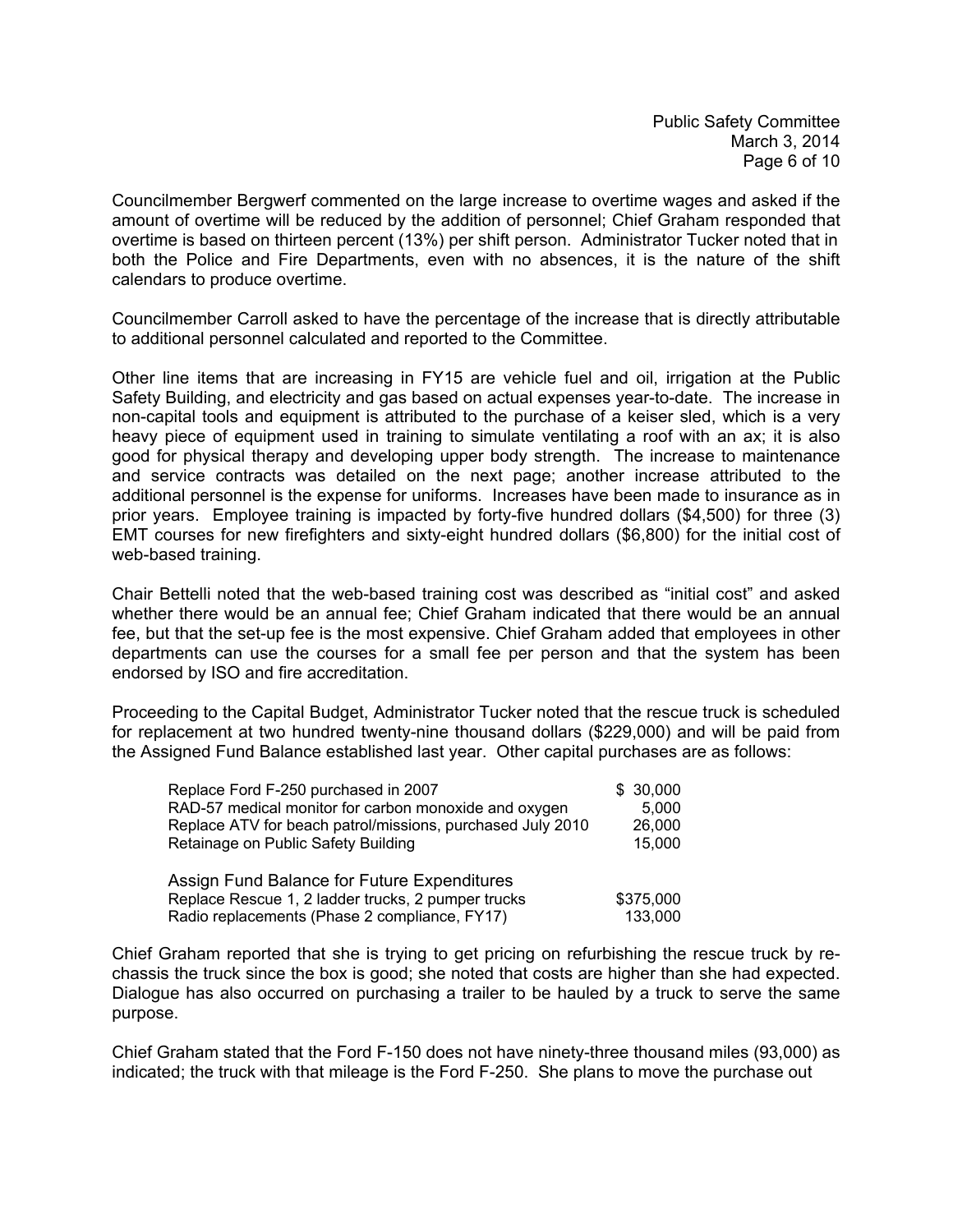another year; despite requiring approximately three thousand dollars (\$3,000) in repairs recently, it is a "good, solid truck."

Councilmember Carroll asked whether the ATV purchase could wait another year; Chief Graham commented that these vehicles are used on the beach, and, despite being washed off after each use, the atmosphere takes its toll. In her experience, to keep an ATV more than three (3) years is inviting trouble.

Councilmember Carroll asked the same question about the web-based training system; Chief Graham suggested a short demonstration of the program at the next meeting.

The next page shows the funding sources for capital purchases and the funds to assign for future expenditures amount Capital Projects, Municipal Accommodations Tax and State Accommodations Tax funds.

Funding expenditures from the Capital Projects fund include replacing two (2) laptop computers and the retainage on the Public Safety Building.

The purchases of the beach ATV and the RAD-57 monitor will be funded from Municipal Accommodations Fee; from the Hospitality Tax fund, purchases of two years (2 yrs.) SCBA airpacks and cylinder replacements, to avoid having different models of equipment, bunker, gear and fire hose and appliances are planned. The second beach ATV is scheduled to be paid from State Accommodations Taxes.

The Firemen's 1% Fund shows anticipated revenue of one hundred forty-nine thousand dollars (\$149,000); the Fire Department personnel have elected to spend the bulk of these funds for supplemental insurance and retirement benefits. Administrator Tucker reminded the Committee that this is the fund for which the firefighters make their own decision on how the money is spent; typically operating expenses cannot be expensed here. When a spending request is made, it must be signed by fifty-one percent (51%) of the Fire Department personnel, as well as the Mayor, the City Administrator and Chair of the Public Safety Committee.

As in the Police Department, the new spreadsheet that lists operating expenses and their funding sources with the percentage assigned to each fund for the Fire Department was in meeting packets.

In the notes as the bottom of the page are a list of the "transfers in" and a statement that an analysis of monthly call statistics estimates that fifty-six percent (56%) of the calls for the Fire Department are for non-residents.

### **C. Consideration of Improvements to 21st Avenue Median**

Administrator Tucker indicated that a property owner has advocated that the City consider placing attractive, vegetative medians to replace the concrete medians that are currently in place; the Administrator stated that she has heard the same request for 41<sup>st</sup> Avenue. To make this change would require an SCDOT encroachment permit, and to do something vegetative means irrigation and maintenance on the part of the City. If the Committee decides to move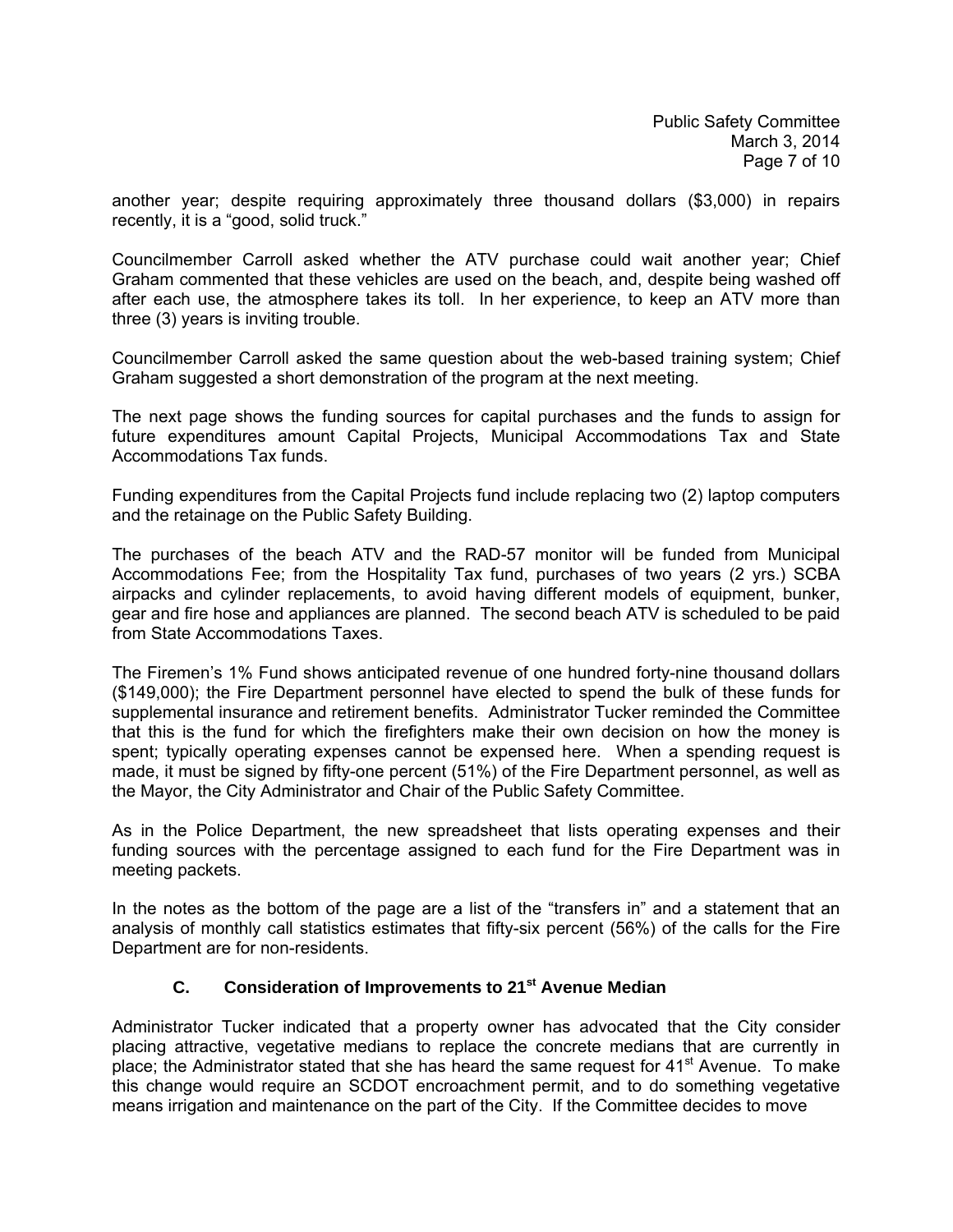forward, a design would have to be generated and submitted to SCDOT for approval, and then make the improvements and maintain them.

After brief discussion of line-of-sight issues and the costs to install and maintain, the Committee agreed to take no action on this request.

### **D. Contracts in Excess of \$10,000**

#### **Award of a contract to Technology Solutions in the amount of \$15,019.66, state contract pricing, for Front Beach surveillance cameras**

Administrator Tucker commented that it was advantageous to the City that Technology Solutions was now on state contract because they are the vendor the City used when it purchased its original surveillance system, as well as the vendor for the system at the Recreation Center; therefore, the City has familiarity with their work and their service.

This purchase will provide cameras for the Front Beach and a camera at the intersection of  $14<sup>th</sup>$ Avenue and Palm Boulevard. The City has asked SCDOT for the cost of having cameras on the bridge itself similar to the ones on the Ravenel Bridge and that, if the City cost-participates, the City could get them as well. The Administrator explained that, during the recent ice storm, the City advised residents to go to the IOP website to check SCDOT traffic cameras to monitor which bridges were open and which were closed. If there were cameras on the Connector, visitors could check the traffic cameras to know about the traffic volume coming on the island and, possibly, decide to visit another day.

Chair Bettelli noted that twenty-five thousand dollars (\$25,000) was budgeted from the Municipal Accommodations Fund for the cameras.

Chief Buckhannon commented that this purchase will increase the number of cameras on Front Beach from four to eight (4-8).

**MOTION: Councilmember Carroll moved to recommend to Ways and Means the award of a contract to Technology Solutions in the amount of \$15,019.66, state contract pricing, for surveillance cameras; Councilmember Bergwerf seconded and motion PASSED UNANIMOUSLY.** 

#### **6. Highlights of Departmental Reports**

Fire Department – Chief Graham

Chief Graham reported that on February 1, personnel reported to an accident on  $7<sup>th</sup>$  Avenue where the hydrant was sheared off and water spewed freely. On February  $15<sup>th</sup>$ , a vehicle left the road, flipped over and landed top down in shallow water in a creek; IOP personnel assisted with the inflatable boat. In the month, personnel responded to forty-two (42) calls, twenty-five (25) of which were EMS calls. The average EMS response time was twelve and a half  $(12\frac{1}{2})$ minutes. The Department has one (1) vacancy; interviews are scheduled for next week.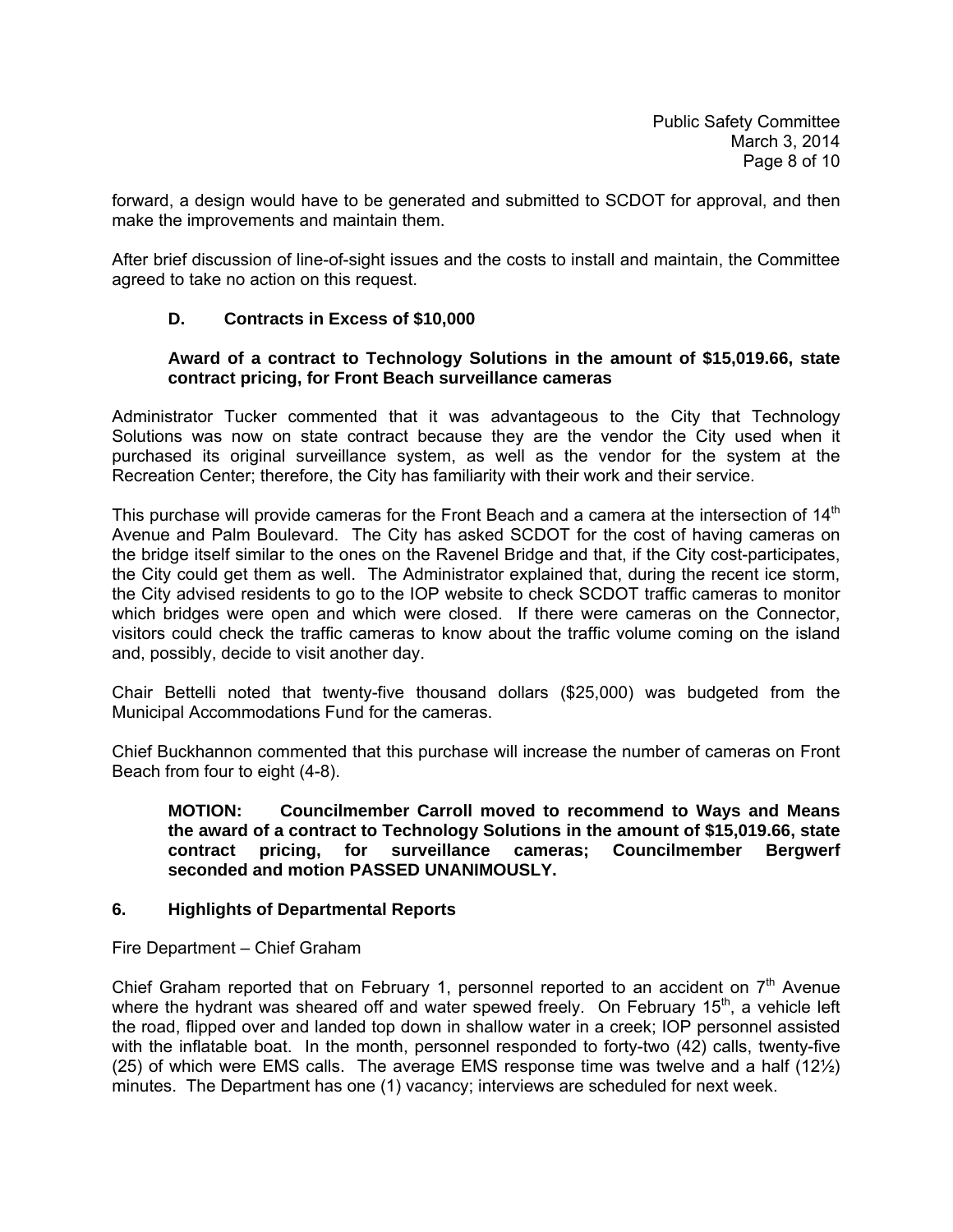Councilmember Carroll noted that, based on Council action in February, the Fire Department now has three (3) new positions to fill; Chief Graham expressed hope that the interview process will produce two or three (2-3) viable candidates.

### Police Department – Chief Buckhannon

Chief Buckhannon reported that the Department had two (2) events where residents could get their annual dog licenses, i.e. Doggie Day at the Rec and at Wild Dunes; more than one hundred (100) dogs were registered. The objective for 2014 is Coffee with a Cop and will start next month; the training has been completed. The Department has just received a resignation from an officer who has taken a position with the North Charleston Police Department; one (1) BSO from last year is returning from last year, and the process continues to hire five (5) more. The new parking kiosks have been installed; programming remains to be done to set the per hour fee.

Responding to Councilmember Carroll's inquiry, Chief Buckhannon said that the officer who is leaving has been with the City for six (6) years and is seeking more specialized law enforcement.

### **7. Miscellaneous Business**

### **A. Children's Charities Collections**

Chief Graham stated that Fire personnel will be collecting two or three (2-3) Fridays toward the end of March for an hour or so. The Chief noted that all of the money collected for this charity is used locally.

### **B. Annual Mosquito Abatement**

Administrator Tucker reported that the City has signed the documentation for this to begin.

### **C. Report on Expenses related to Winter Storms**

The Administrator reported that the City spent approximately thirty-six hundred dollars (\$3,600) on supplies related to the storm response and eighteen thousand four hundred dollars (\$18,400) in payroll overtime for a total of twenty-two thousand dollars (\$22,000). If the storm's effect had been more serious with downed trees and power out for a number of days, that number would be replicated over and over.

Next Meeting Date: 10:00 a.m., Wednesday, April 9 in the Conference Room.

### **8. Adjourn**

 **MOTION: Councilmember Carroll moved to adjourn the meeting at 10:47 a.m.; Councilmember Bergwerf seconded and the motion PASSED UNANIMOUSLY.**